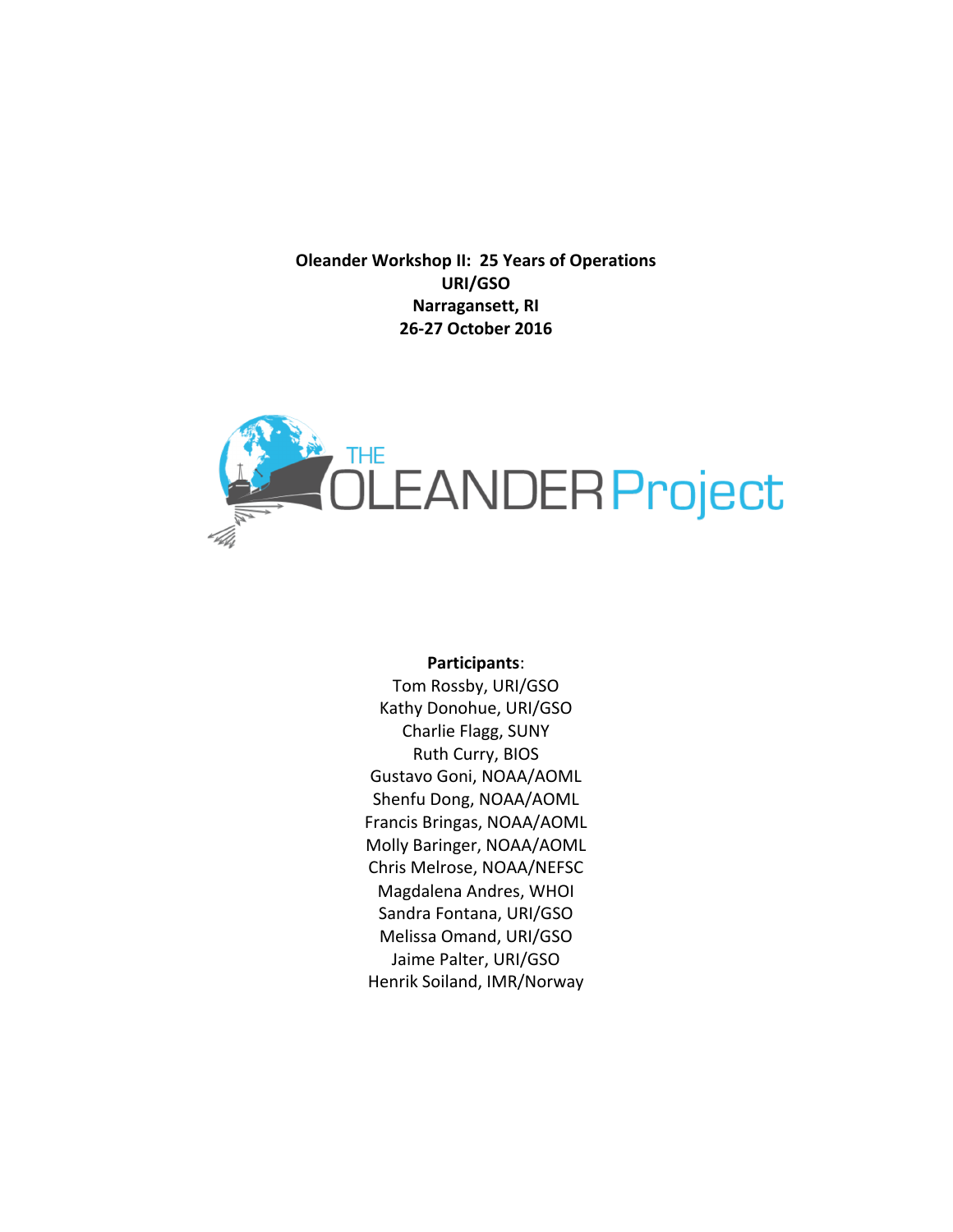#### **Abstract**

A workshop to discuss past, present and future trajectories of the Oleander Project was convened at the University of Rhode Island, Graduate School of Oceanography (URI/GS) campus in Narragansett, RI on October 26-27, 2016. Hosted by Tom Rossby, lead PI for the NSF-funded observational program, the workshop provided a constructive forum for the group to assess ongoing and future scientific objectives, logistical details, and strategies to broaden the program's visibility and utility across multiple research disciplines. In addition to the project PIs (Rossby, Flagg, Donohue, Curry), the group welcomed participants from NOAA/AOML (Goni, Dong, Bringas, Baringer), NOAA Northeast Fisheries (Melrose), and researchers addressing topics of ocean circulation, biogeochemistry and climate (Andres, Palter, Omand). Presentations and discussions highlighted impending upgrades (new ship and instruments), the roles now played by BIOS and NOAA, a new website and data dissemination infrastructure, a novel suite of proposed interdisciplinary observations, and a set of focused scientific questions to be addressed with the Oleander datasets.

#### **I.** The Oleander Project: some background information

The container vessel *MV Oleander* conducts weekly round-trip transits between New Jersey and Bermuda, crossing diverse and dynamic ocean regimes that are critically important to ocean circulation, heat transport, biological productivity and the carbon cycle: i.e. the US continental shelf, Slope Sea, Gulf Stream and Sargasso Sea. Routine measurements began in 1981 with installation of an eXpendable Bathythermograph (XBT) recorder and Continuous Plankton Recorder (CPR) towing davit by members of the NOAA/NMFS Atlantic Environmental Group based in Narragansett, RI. This was made possible by the generous cooperation of Oleander's officers and owners, the Bermuda Container Line (BCL) of Hamilton Bermuda. Once per month, volunteer riders would launch hourly XBTs and tend the CPR along the outbound transit providing records of the cross-shelf temperature structure and plankton communities of the Mid Atlantic Bight shelf and the Slope Sea to the Gulf Stream north wall.

In 1991 BCL built a new ship which included a CPR towing davit and space in the hold for an Acoustic Doppler Current Profiler (ADCP) an addition that was initiated by Rossby and Flagg with NOAA support. NOAA's Atlantic Oceanographic and Meteorology Lab (AOML) installed a thermosalinograph (TSG) to measure surface water temperature and salinity. The ADCP was subsequently installed and horizontal current measurements began in 1992 using a 150kHz ADCP. In 1999, the U.S. National Science Foundation (NSF) began to support the Oleander program, and a 75kHz ADCP was installed, extending the depth range of current velocities from  $\sim$ 200 m to  $\sim$ 600 m. The ship was outfitted with an automated carbon dioxide (CO<sub>2</sub>) analyzer in 2006 as part of a larger US initiative (the US Carbon Cycle Science Program) to routinely measure  $pCO<sub>2</sub>$  in surface water and air from commercial vessels. In 2009, XBT coverage was extended across the Gulf Stream and into the Sargasso Sea and in 2011 the program was partially automated with development of the Automated eXpendable Instrument System (AXIS) by WHOI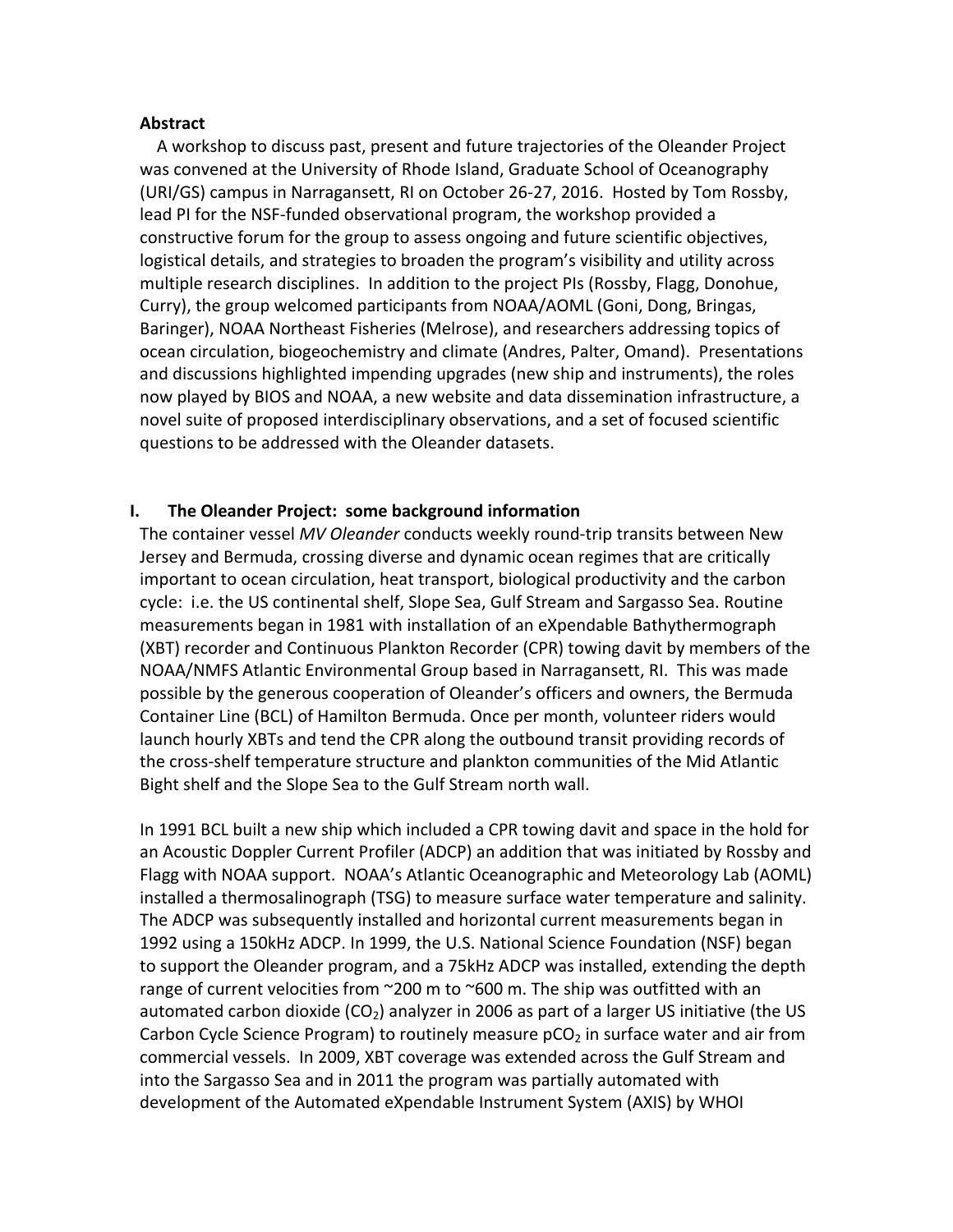engineers. The ship's bosun was then able to tend the launcher eliminating the need for volunteer riders.



**Figure 1. Number of deep (>600 m) acoustic profiles from Oleander 75 kHz ADCP (total =** 59,400, 2005-2016). Note the logarithmic color scale. Figure credit: Daniele Bianchi, UCLA.

Having just celebrated its 25<sup>th</sup> year of operations, the Oleander Program embraces its future as an opportunistic, multi-disciplinary research platform. Plans for a new ship are now being negotiated by the Neptune Group Ltd (formerly BCL) with a target date of early 2018 for its delivery and launch. In conjunction, several improvements to the Oleander observational capabilities are being implemented. NOAA/AOML has included the program into its High Density XBT Network, increasing spatial resolution to  $\sim$ 25 km. NSF has granted support to replace the single ADCP with 2 hull-mounted instruments  $$ a 150 kHz unit to acquire high resolution observations of the near-surface layers, and a 38 kHz unit to penetrate to  $^{\sim}$ 1200 m offshore of the continental shelf. A new TSG system will be installed, the pCO2 measurements will continue, and additional observations  $-$  e.g. LIDAR optical backscatter and meteorological sensors  $-$  are being proposed. Ways to continue the CPR measurements are being actively pursued, with an eye toward maintaining the long time series of phyto- and zooplankton assessments, supplemented by optical and acoustic backscatter measurements. Combined with satellite altimetry, the sum of observations will provide powerful tools for addressing scientific topics including ocean circulation and transports, primary productivity of the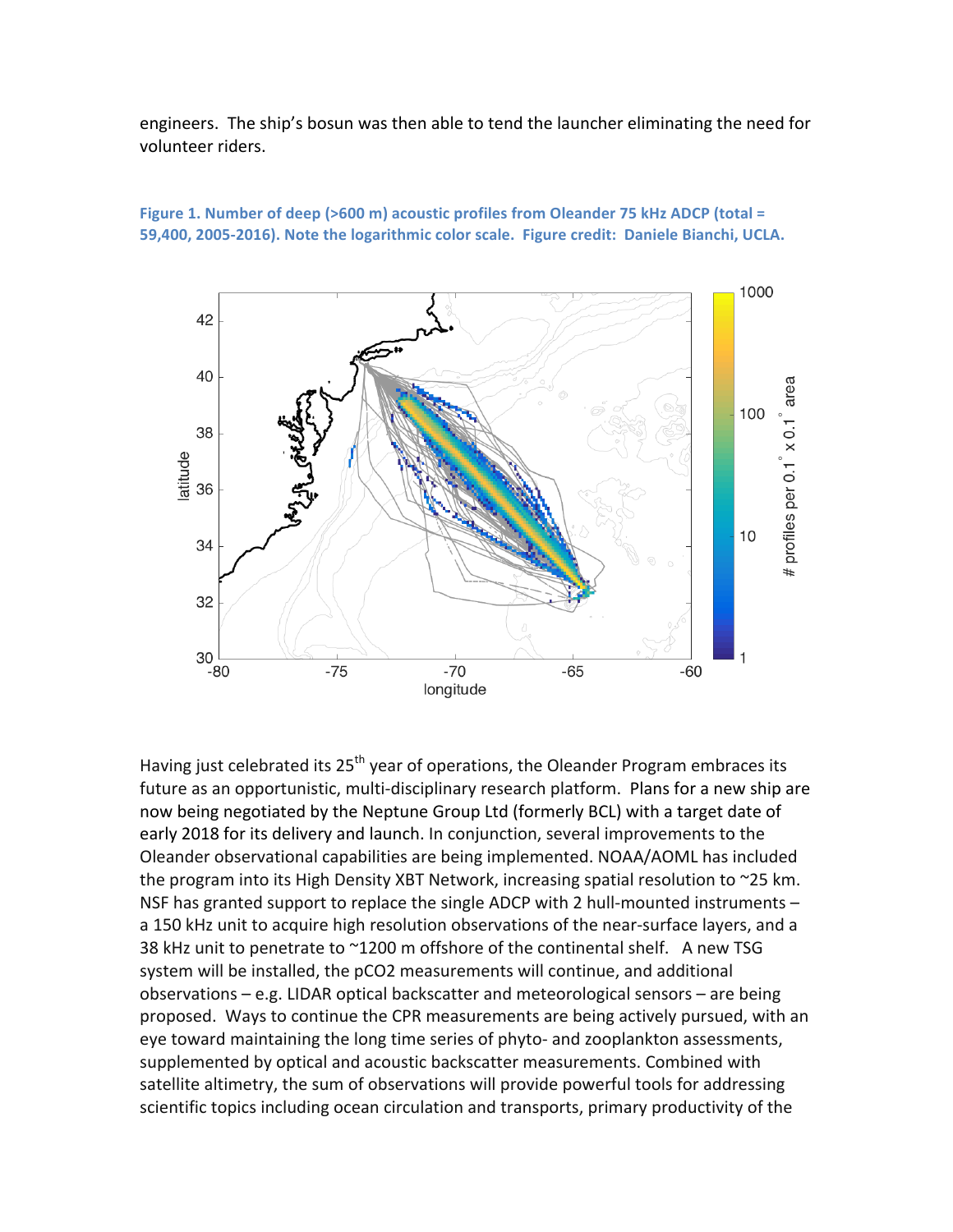surface waters, and the marine carbon cycle in these regions of the western Middle Atlantic.

## **II.** Oleander Observations

# *A. Continuous Plankton Recorder (CPR) time series (Chris Melrose)*

The NOAA Northeast Fisheries Science Center (NEFSC) performed monthly CPR observations from the original Oleander and its successor since 1981 (and from US Coast Guard and NOAA vessels for a decade before. This is the longest zooplankton time series in the Mid-Atlantic region. Until the 1990s, samples were analyzed at the NEFSC, but were subsequently sent to MIR in Poland for analysis. In December of 2013, the NEFSC ceased CPR operations due to a loss of U.S. Federal funding. Operational control of the project was transferred to the Sir Allister Hardy Foundation for Ocean Science (SAHFOS) in the U.K., which resumed tows in 2014. SAHFOS archived samples for later analysis when funds become available. If SAHFOS cannot identify funding within the next 6 months, they will likely have to abandon the Oleander's CPR operations.

Details of the CPR method are described in the following paper:

http://publicationslist.org/data/m.j.witt/ref15/Richardson\_2006\_ProgOceanogr.pdf

The Global Alliance of Continuous Plankton Recorder Surveys (GACS) global ecosystems status report describes trends in temperature and plankton abundances for the MAB shelf ecosystem (in particular page  $13$ ) :

https://www.sahfos.ac.uk/media/1063/ecostatno10.pdf

Two papers using the MAB CPR zooplankton data: http://plankt.oxfordjournals.org/content/27/5/401 http://journal.nafo.int/43/kane/6-kane.html

# B. NOAA's Ship of Opportunity / Global XBT Network (Gustavo Goni)

NOAA/AOML currently contribute to the Global XBT Network by conducting XBT deployments and data management in partnership with several institutions in the US, Argentina, Australia, Brazil, Italy, France and South Africa. During the period October 2015-Septeber 2016 NOAA/AOML and partners completed 7218 XBT deployments along 11 transects in the Atlantic and Indian Ocean (AX01, AX02, AX07, AX08, AX10, AX18, AX25, AX97, IX01, IX12, IX28) and Scripps Institution of Oceanography (SIO) completed 4608 deployments along 9 transects in the Pacific, South Atlantic and Indian Ocean  $(AX22, IX21, PX05, PX09, PX13, PX31, PX37, PX38, PX40). AOML quality controls and$ distributes through the GTS and NOAA/NCEI all SIO XBT data.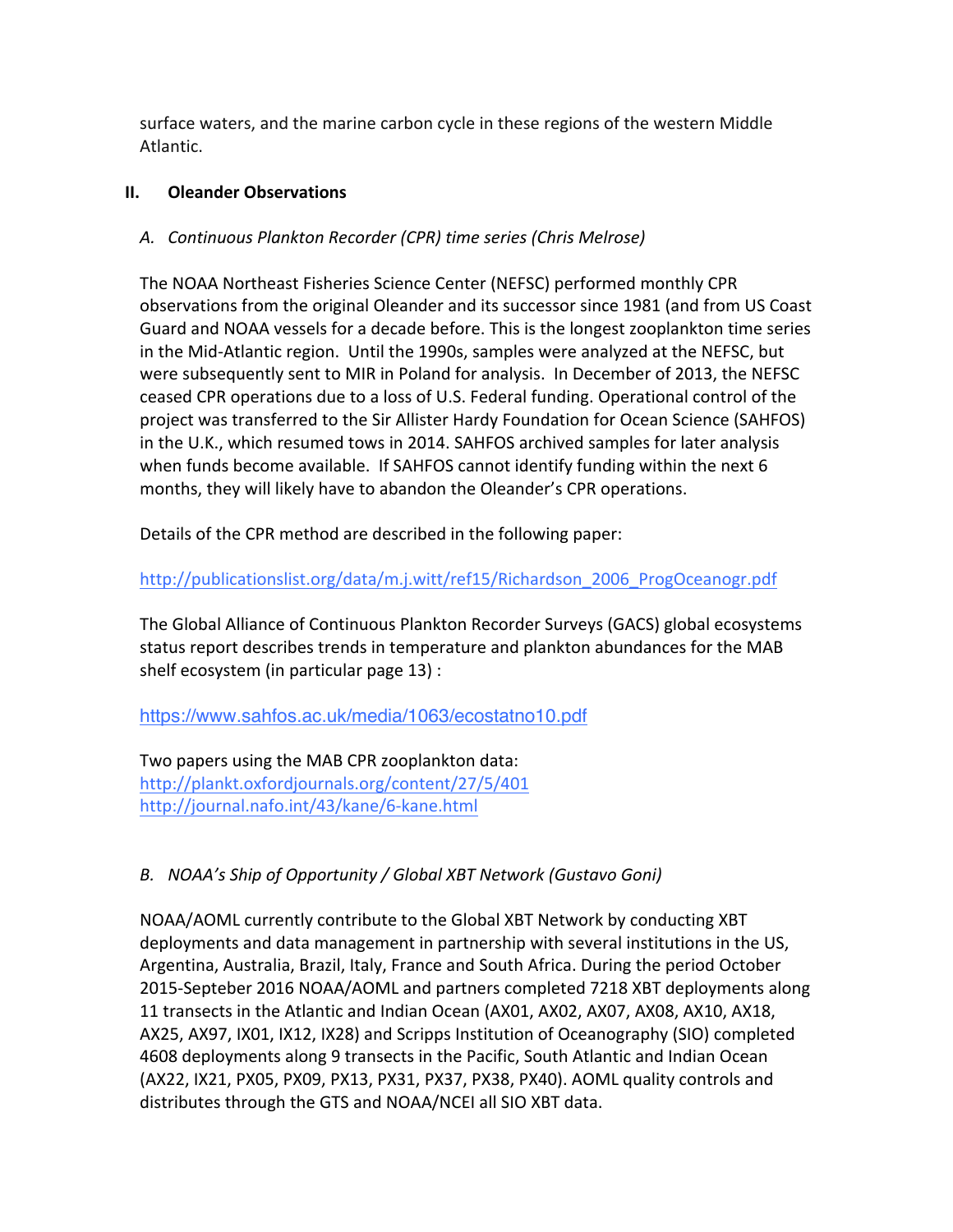# More information about this program can be found at: http://www.aoml.noaa.gov/phod/videos/load.php?varid=xbt\_network

# *C. Incorporating Oleander into NOAA's data management system (Bringas)*

AOML recently renewed its collaboration with the Oleander Project providing XBT probes to conduct monthly deployments from Newark NJ to Bermuda (the AX32 transect) in high density mode, with deployment every 25-30 km (approximately 50 XBT deployments per cruise). This collaboration maintains the XBT operations in Oleander that have been conducted regularly since 1977.

All XBT data received at AOML, including those from Oleander, are submitted to Automatic Quality Control (AQC) procedures. AQC Tests include: Date, Location, Depth, Gross Check (for temperature and depth), Constant Value, Spike, Vertical Gradient, Climatology, and Analysis. Profiles that fail the AQC are submitted to Visual QC (VQC). All good profiles are submitted to the Global Telecommunication System (GTS) and NOAA/NCEI for global distribution and archival.

After cruises are completed the entire XBT data-set collected is submitted to Science Quality (Expert) QC with additional QC tests including: Ship Speed, Position, Duplicates, Hit Bottom, and Local Climatology. The expert QC is a manual and visual procedure. The resulting data-set is distributed through NOAA/NCEI and AOML's High Density XBT website (http://www.aoml.noaa.gov/phod/hdenxbt) and the Oleander Project website file://localhost/(http/::oleander.bios.edu:data:xbt-data:)

# *D. Using acoustic backscatter to assess distributions and abundance of mesopelagic fauna (Jaime Palter)*

Ocean velocities acquired by the Oleander ADCP have yielded great insight into ocean dynamics and variability. The ADCP backscatter intensity also provides a biological signal that has not yet been the subject of systematic study. The organisms that influence the backscatter intensity are comprised principally of aggregations of zooplankton and micronekton, including euphausiids and mesopelagic fish. These animals are critical for the strength of the biological pump, and the carbon, oxygen, and nutrient inventories of the ocean. They are equally important as a food source to a range of marine predators. Yet, the mesopelagic zone is vastly under-observed and poorly represented in models, which limits our basic knowledge of the animals that spend much of their lives respiring in this layer. Scientists at URI (Palter, Mouw) and UCLA (Dr. Daniele Bianchi) have proposed to use the *Oleander* data, along with analogous data from collected by other instrumented merchant vessels, to characterize the variability of animal acoustic aggregations along the line at space scales ranging from the mesoscale (10 km) to the basin scale, and time scales from diurnal to interannual. We will synthesize their relationships with remotely-sensed ecological and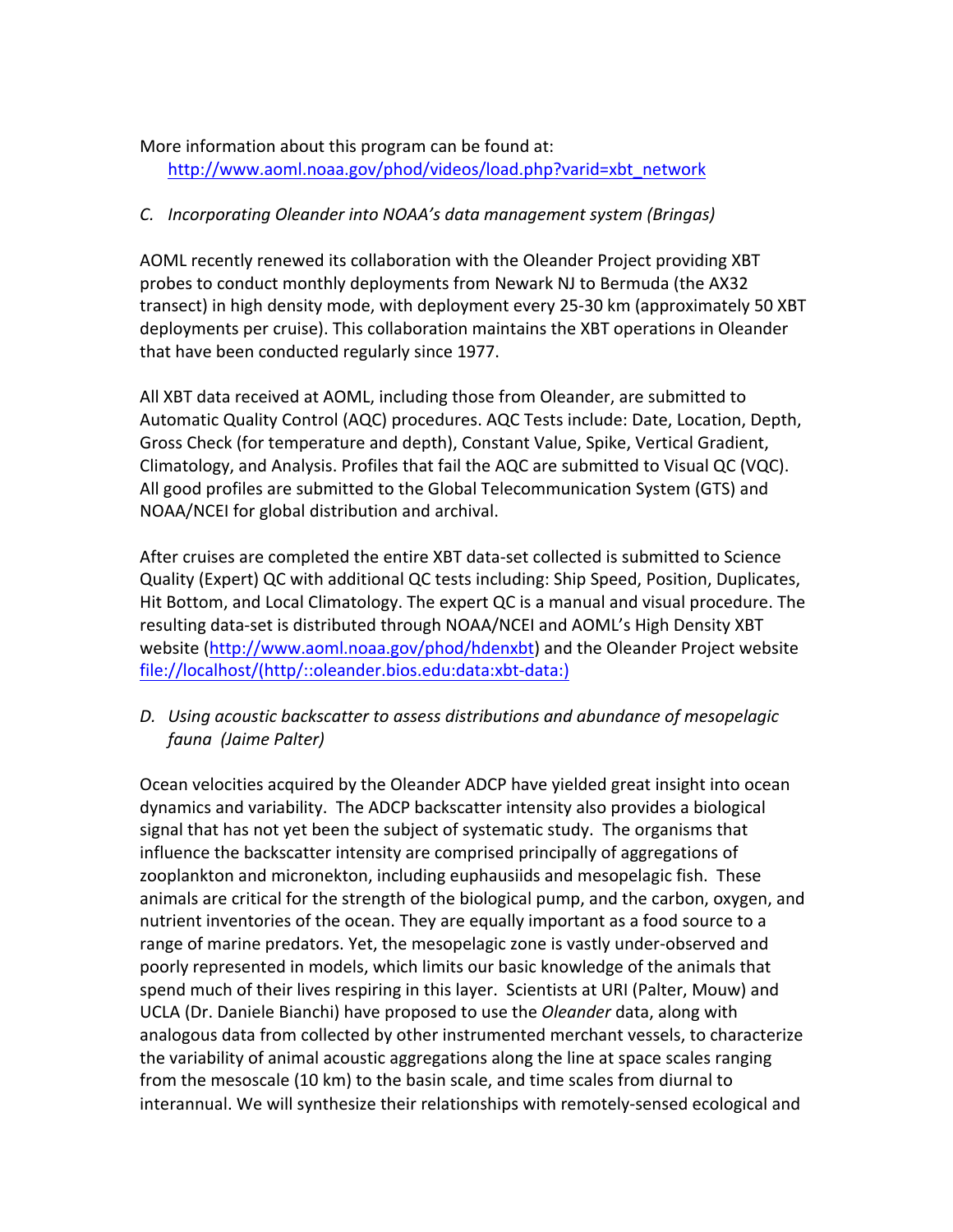physical drivers, as well as the cross-track velocity field and the inferred geostrophic density field. Such a synthesis will reveal, through statistical and biogeographical modeling, the nature of the association between scattering layers and ocean properties and dynamics.

### **III.** Oleander Project Infrastructure

## *A. Transition of operations from SUNY to BIOS (Ruth Curry)*

Oleander's present operations have been maintained by a coalition of people and institutions: the XBT and TSG hardware, sampling and data processing have been run by Charlie Flagg (SUNY/Stonybrook), Jeff O'Brien (WHOI) continues to oversee the AXIS system, Jules Hummon and Eric Firing (U of Hawaii) maintain the ADCP acquisition components, and Sandra Fontana (URI/GSO) processes the weekly ADCP data streams. The forward plan for the program is to transfer a portion of logistical support ( $XBT/TSG$ operations, and ADCP processing) to Bermuda Institute of Ocean Sciences (BIOS) under Ruth Curry over the next 3-4 years.

In 2016, BIOS began servicing Oleander with XBTs provided by NOAA/AOML and built a new project website to be the public face of Oleander, including a portal to the program's various datasets (XBT, TSG, ADCP) and data products.

#### http://oleander.bios.edu/

Over the next two years, BIOS will update and streamline the Oleander data dissemination infrastructure, and work closely with NOAA's data management team to implement format, quality and analysis standards developed for the larger Global XBT network. Flagg and Curry will work with Neptune Group Ltd in the design and building of the new ship, install and troubleshoot the new instruments (including dual 38 and 150 kHz ADCP systems ) and undertake data processing and archiving functions at BIOS.

## *B. New ship and instruments (Charlie Flagg)*

The *CV* Oleander was commissioned in 1991 and so at this writing is 25 years old. Five years ago the ship underwent an extensive overhaul but this is still quite old for a commercial vessel and the Neptune Group have been considering a new ship with expanded capabilities for some time. At this point a newly built ship is expected to arrive sometime in 2018. As with the existing *Oleander* during its design phase, we have been asked to provide detailed requirements for the mounting of scientific instrumentation to the designers of the new vessel. This time there will be a unified description of the science needs that will encompass two ADCPs, the automated XBT launching system, the TSG and PCO2 sensors, meteorological sensors, an attitude GPS, a data acquisition and processing system, and satellite telemetry.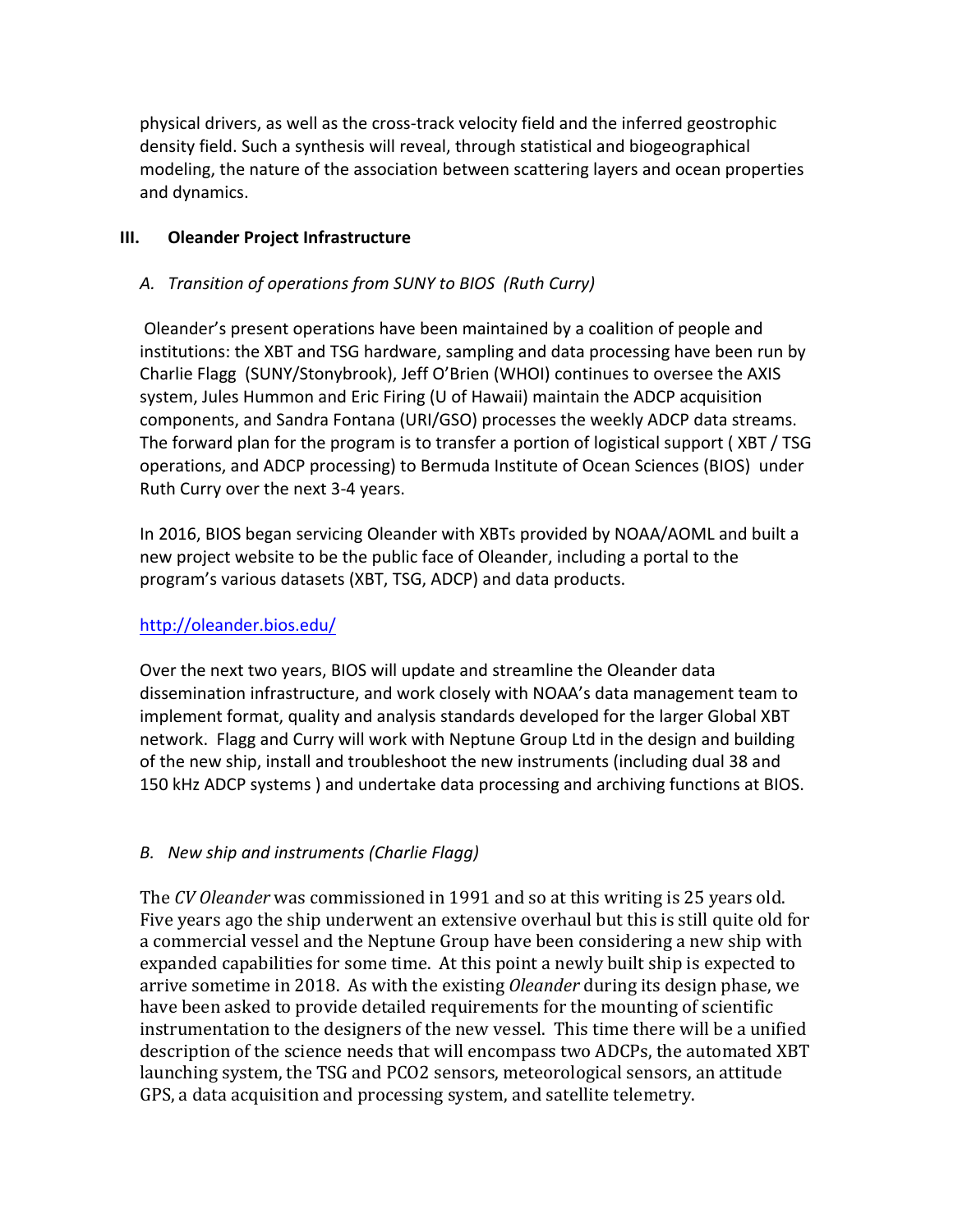The biggest change will be the installation of two ADCPs, a short range 150kHz unit with finer vertical resolution but restricted range, and a long range 28kHz unit that will reach past 1000m extending well into and in some places through the ocean's main thermocline. The use of dual ADCPs requires the development of a data acquisition system that is capable of handling two data streams at the same time maintaining a single time base. The University of Hawaii's Drs. Firing and Hummon have developed such a data acquisition system called UHDAS and in the past year have extended its capabilities to operate autonomously. Autonomous operation is an absolute necessity for any equipment destined for use on commercial vessels operating without the services of a shipboard science team. Another advantage of the UHDAS system is that it is capable of sending emails reporting the status of the systems and a subset of data products. This will be facilitated with the addition of a Fleet Broadband satellite link to shore and to the Oleander Project's website. The TSG and PCO2 systems operate in tandem and will be co-located in a place with access to a seawater intake from the ship's bottom that will support an inflow temperature sensor. This is a pumped system which needs to be turned off while the ship is in port to avoid contamination. Consideration will be given to controlling this pump using GPS data from the data acquisition system.

The automated XBT launching system, referred to as the Autonomous eXpendable Instrument System or AXIS, has been developed over the past decade and is now in regular use on two VOS ships, the *Oleander* and *Norrona* which operates between Denmark and Iceland. This system is mounted on the ship's fantail with its own data acquisition system, a 12-probe carousel, a GPS receiver, and satellite telemetry. When the ship approaches a pre-determined position, the carousel moves a new probe into position, checks for the condition of the probe and, if it passes, launches the probe. The data are then sent ashore to a central file server at which time the unit inquires whether or not a new mission that could change the planned XBT deployments is ready for uploading. Keeping the AXIS supplied with probes is now the responsibility of the ship's bosun who is given a small stipend, with a new supply of probes delivered to the ship each month.

#### *C. Proposed LiDAR measurements (Melissa Omand)*

Integration of a compact, hull--mounted light detection and ranging (LiDAR) package has been discussed, and early, exploratory actions are being taken. This effort is in collaboration with Fraser Dalgleish at Harbor Branch Oceanographic Institution. The LiDAR system wound provide sustained profiles of particle concentrations that can be inverted to retrieve beam attenuation and absorption coefficients, volume backscatter coefficient, and the depth of shallow light-scattering layers. When compared to airborne systems, the operation of a submerged LiDAR moving at normal vessel cruising speeds, allows for the discrimination of fine structure within the water column, and avoids beam corruption and losses when penetrating the air-water interface, respectively. Thermosalinograph data will be used to observe submesoscale (and larger) horizontal physical gradients, and coupled to vertical gradients of biological parameters returned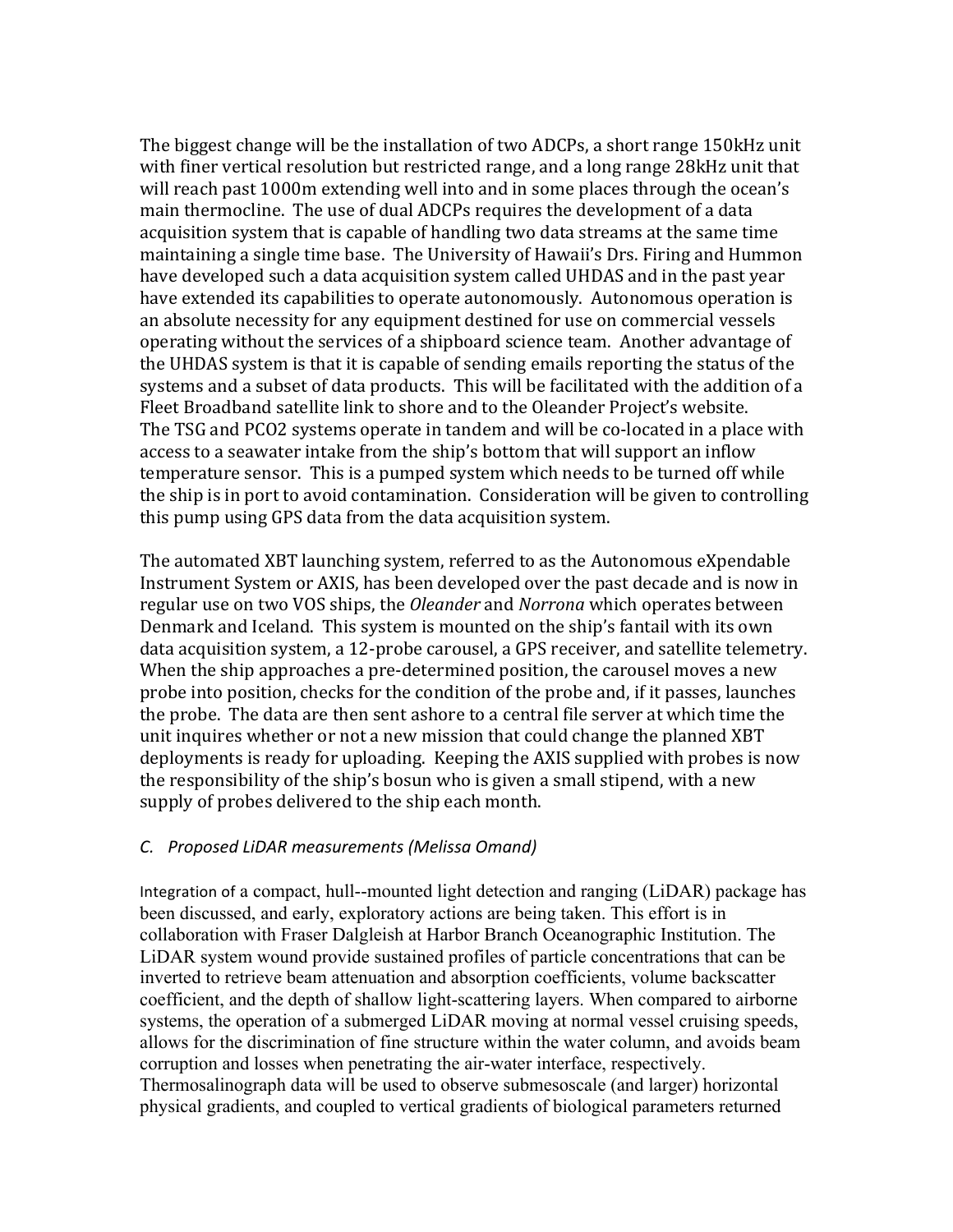from the LiDAR. The relatively large speed ship (16 knots) means that it is minimally affected by spatial-temporal aliasing that plague slower platforms, making it suitable for synoptically capturing small-scale structures in the surface ocean. The two wavelength LiDAR will overlap with the spectral range of the band placement of the upcoming NASA mission PACE.

### **IV.** Scientific results from Oleander Data

## *A. Slope Sea (Charlie Flagg)*

The slope sea lies between the edge of the continental shelf and the Gulf Stream, and extends from Cape Hatteras to the Grand Banks. It is a very active area subject to meanders from both the shelfbreak front and the Gulf Stream, often populated by warm core rings and through which flow upper and lower deep western boundary currents. It exhibits substantial seasonal changes in surface properties due to winter mixing and feels the impact of ocean-scale forcing from the NAO and AMO through variable inputs from the Gulf Stream and the Labrador Sea. It also plays an under-appreciated but outsized role in supplying vital nutrients to the productive shelfbreak front and shelf regions. This is illustrated by the long-term history of near surface temperatures and salinities along the Oleander line after removing seasonal variability, which shows that several months to year-long anomalies in temperature and salinity are coherent across the shelf, shelf break and slope sea. This can only be explained, since the slope sea is many times more massive than the shelf, by the shelf responding to intruding slope waters onto the shelf. How those intrusions occur is not well resolved. There are several candidates, i.e. turbulent mixing, internal wave breaking, frontal eddies and Gulf Stream rings, but the relative importance of these is at best, poorly understood. However, contained in these intruding slope waters are the new nutrients that sustain this highly productive region.

## *B. Gulf Stream (Tom Rossby)*

The key selling point for the Oleander ADCP operation was monitoring the strength of the Gulf Stream (GS). At that time, the only direct measurements, both across the stream and to the bottom, were those of the Pegasus program in the early 1980s. Everything else had involved geostrophy in one form or another. (Not quite accurate, there was SYNOP in the latter 1980s and Mindy Hall's mooring in the middle of the GS a bit farther downstream.)

A few years after Oleander started, we published our first report in BAMS. It was less about hard-hitting results and more about the kinds of things that can be done with the ADCP: e.g. describing the structure of the GS, its seasonal and interannual variability. One neat result was that if you consider only the core of the stream (velocities  $> 1$ m/s) then there is virtually **no** seasonal signal! Taking its full width into account (from 0 to 0 velocity), seasonal variations do emerge that are clearly associated with the seasonal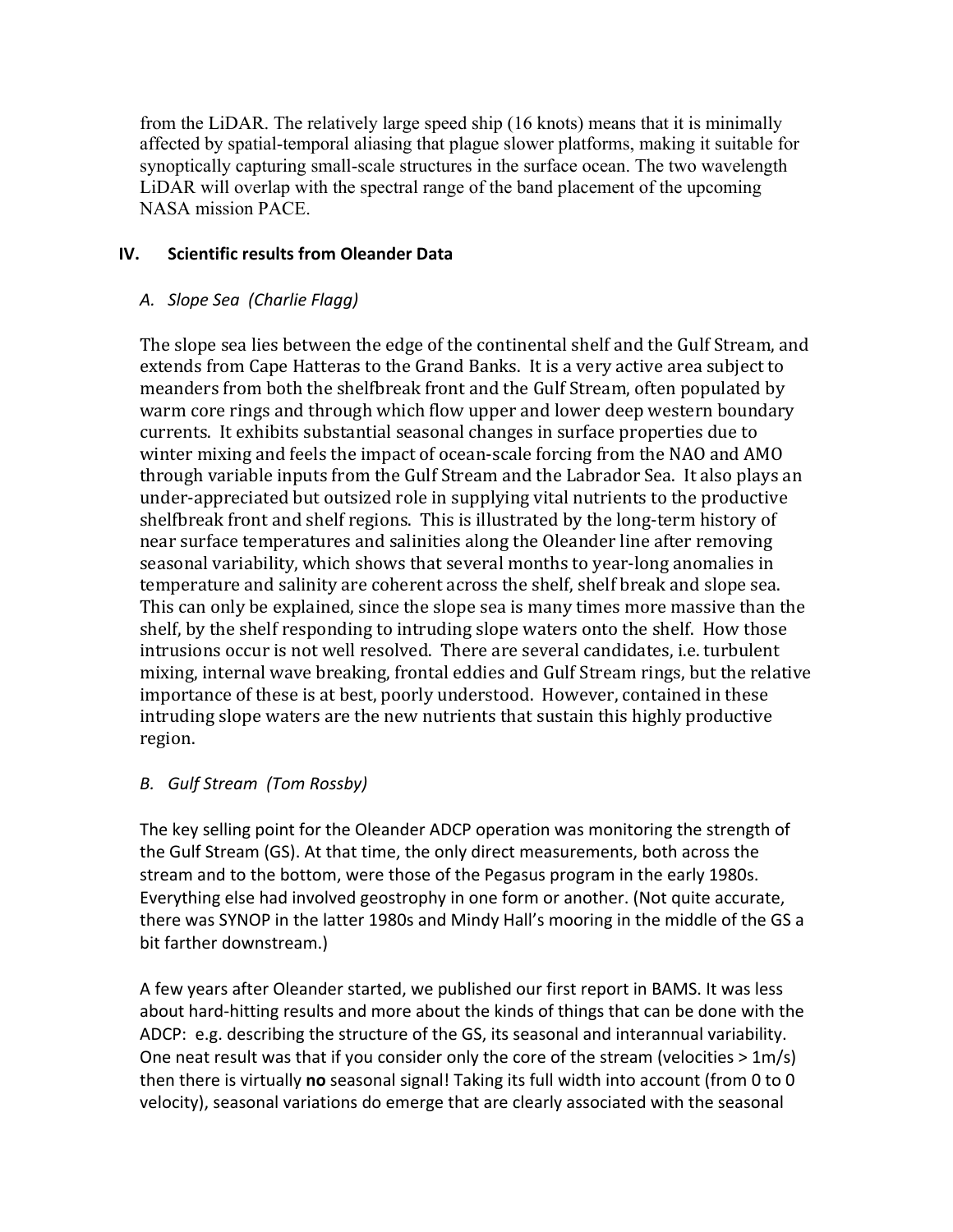thermoclines to either side. We also demonstrated that integrating normal velocity geostrophically produces valid sea level difference across the GS, and to somewhat greater distances. No altimetry was available then, but we showed that the same sea level results apply regardless of direction of travel – significant because it indicated that any biases in the integration must be very minor. This is a very powerful result for it tells us that with proper attention to calibration of the GPS compass (bottom track), very accurate (and bias-free) over-the-bottom or geo-referenced velocities can be obtained.

Before long, Zhang and Rossby published a detailed dynamical analysis of the Gulf Stream, its stiffness, its vertical and lateral shear, how it flexes, and tilts in meander crests and troughs. We used velocity and XBTs to investigate the potential vorticity  $(PV)$ structure and demonstrated a remarkably sharp PV front between the northern and southern sides. We also described GS energetics in geographical and stream coordinates.

Published updates from the Oleander data have reported interannual variations in transport (near the surface). A 2014 GRL paper focused on the question of trend. This was almost forced on us because several papers were suggesting that the GS is slowing down. Our direct measurements showed unmistakably that this was not the case. Further, between this work and the earlier paper by Sato and Rossby there is little to suggest a slow-down taking place on longer time scales (since the 1930s). We do see significant interannual variations of a few % and it appears from the discussions we had that a model study of these might be possible in the near-future (Zhao - postdoc at WHOI). Of course, the GRL paper results are not a statement about the future, but the GS is part of a huge interconnected system, therefore the suggestions we've read about the MOC slowing down make little sense unless such variations can be corroborated elsewhere. OSNAP is one example, and a good one, but we could argue that the Oleander route is a fine section too: Given the GS's key role as the pipeline of all warm water flowing east and north (all water flowing north in the MOC must do so between Bermuda and the mainland) this section provides a very powerful check on GS metrics. Given additional information (SSH, XBT, Argo) it should also give us a firm handle on the MOC. 

## *C. Sargasso Sea and eddies (Tom Rossby)*

The Sargasso Sea (SS) has been covered by the ADCP from its inception. At first there was an obvious focus on the GS, but of course simple statistics of mean flow and EKE were part of the reports. In 2008 Dave Luce published his Master's thesis study of coherent vortices (CV) in the SS. He had developed an algorithm for detecting circular structures from how the velocity vector rotated as the ship passed through the structure. He found near-equipartition of cyclonic and anticyclonic CVs and provided a number of quantitative findings about size and velocity. Closer to the GS a separate class of cold core rings stands out as quite distinctive in size, intensity or relative vorticity. He also found some intense anticyclonic CVs. This study needs to be revisited with the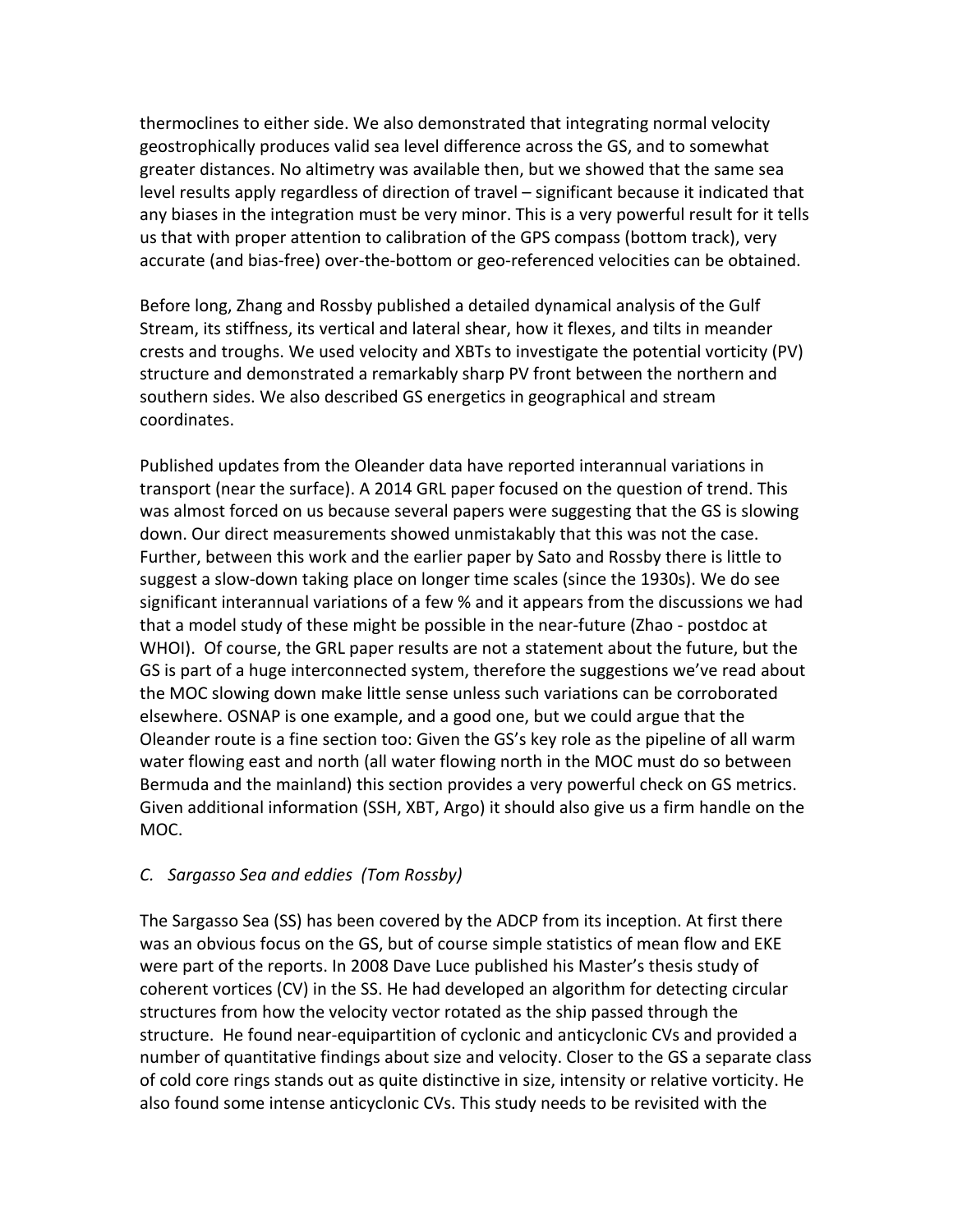much larger and deeper reaching ADCP data we now routinely acquire. It would be good to enlist a young smart person to develop a new, robust CV detection algorithm, one that can include vertical structure - the previous one looked only at one depth (which was almost all we had then with the limited reach of the 150 kHz ADCP). Future studies in the SS will benefit greatly from the AXIS now operating on the Oleander. We can now release XBTs or even XCTDs in these structures for more detailed studies.

Another very striking feature to emerge in the SS analyses is a see-saw pattern to the westward flow between the GS and Bermuda on time scales of several years. If the northern half exhibits strong flow to the southwest, the southern portion of circulation is weaker, and vice versa. A very striking pattern that remains unexplained, but almost certainly is wind-driven.

#### *D. Heat transport from repeated high density XBT lines (Shenfu Dong)*

There are four XBT transects that monitor the Gulf Stream at different locations (AX32, AX10, AX08, and AXWBTS). AX10 runs between New York City and Puerto Rico, along which about 100 XBTs are deployed in each realization; a total of 77 realizations have been carried out since its implementation. Examination of AX10 data shows that the Gulf Stream experiences strong north-south shifts, which can exceed +/-1 degree of latitude from its mean position. However, during the last 20 years both its position and transport did not exhibit significant trends. The 20-year measurements using AX10 data show that below the seasonal mixed layer the largest temperature variability in the Gulf Stream occurs between 300-600m depth. Geostrophic velocity derived from AX10 suggests that the temporal variations in the velocity are vertically coherent.

The synergy between AX10 and altimetry observations has helped to understand the Gulf Stream changes over a larger region (50W-80W), with the Gulf Stream experiencing a strong southward shift to the east of 65W after the Gulf Stream passes the New England Seamount chain during 1993-2012. The same analysis for the Gulf Stream transport indicated that this southward shift is accompanied by a weakening of the Gulf Stream. However, to the west of 70°W, no significant trends were observed.

#### *E. Combining altimetry with Oleander ADCP and XBT records (Kathy Donohue)*

In Worst et al. 2014, we asked how well do Oleander ADCP surface velocities compare to altimeter fluxes determined via geostrophy? Three subregions, Slope Sea, the Gulf Stream and the Sargasso Sea as well as the full transect were considered. It was critical to define regional end-points for the comparison based on local minima in sea surface height variability in order to minimize the mismatch between the horizontal scales resolved by the Oleander and the altimeter. The Oleander ADCP and altimeter surface fluxes agreed well with correlations greater than 0.85 for the Gulf Stream region and greater than 0.94 and in the slope and Sargasso Seas, and less so for the long Sargasso and full transect sections where correlations were 0.64 and 0.58, respectively. Velocity uncertainties were additive. A slight seasonal shift in the error was evident suggesting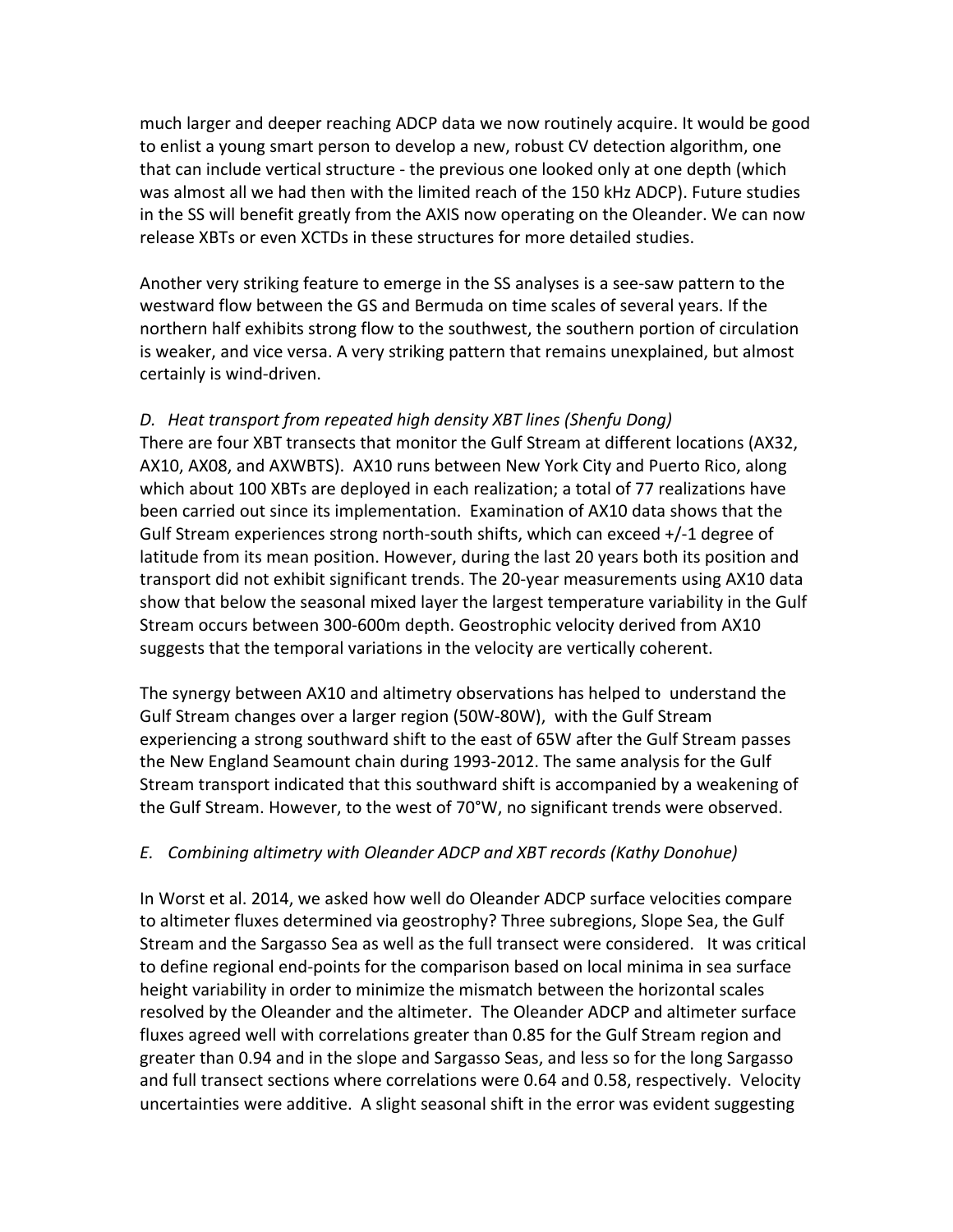that ageostrophic Ekman contributions produced by large-scale weather systems might be responsible for the discrepancies between the two systems. Analysis of the Ekman signal building on the work by Stoermer 2002 is warranted.

*F. Gulf Stream meandering trends (Andres)*

#### **V. Near term science priorities and activities**

- A. Oleander review paper
- B. Organize a special session at Ocean Sciences "Obtaining sustained ocean observations with commercial vessels"
- C. Continue the CPR observations
- D. Identify, construct and maintain a set of indices derived from XBT/SSH data for use by modelers
- E. Additional sensors for the new ship
- F. Data archaeology of SST from historical ship crossings (Rossby)
- G. Science Question and Objectives

The group collectively constructed a list of topics which can and should be addressed using Oleander data in conjunction with other datasets.

- Dynamic biogeography
- Vertical Eddy-driven fluxes in Mixed Layer
- Connectivity to Line W  $(e.g.$  the slope jet  $)$ 
	- $\circ$  comparing Oleander ADCP / LineW
	- $\circ$  HYCOM / ROMS (Ke Chen)
- Eddy/meander driven fluxes GS Slope Sea
- Heat content interannual variability
- PV structure
- Reynolds stress divergence momentum forcing terms
- What drives interannual variability: Shelf, Slope Sea, GS, Sargasso and RCG
- Bermuda circulation : tidal rectification? Mesoscale-topography interactions?
- What controls Slope Sea gyre? (e.g.  $h_n$  in Shenfu's SSH analysis)
- $AX10, AX08, and AX32$ 
	- o GS stream coordinate view XBT, Geostrophic ADCP
	- $\circ$  Interannual T anomalies
	- o Does sampling account for differences in transport time series?
- Coherent eddies adjustment: circulation and backscatter
- Use Oleander to benchmark submesoscale-resolving Remote Sensing datasets (VIIRS, SWOT)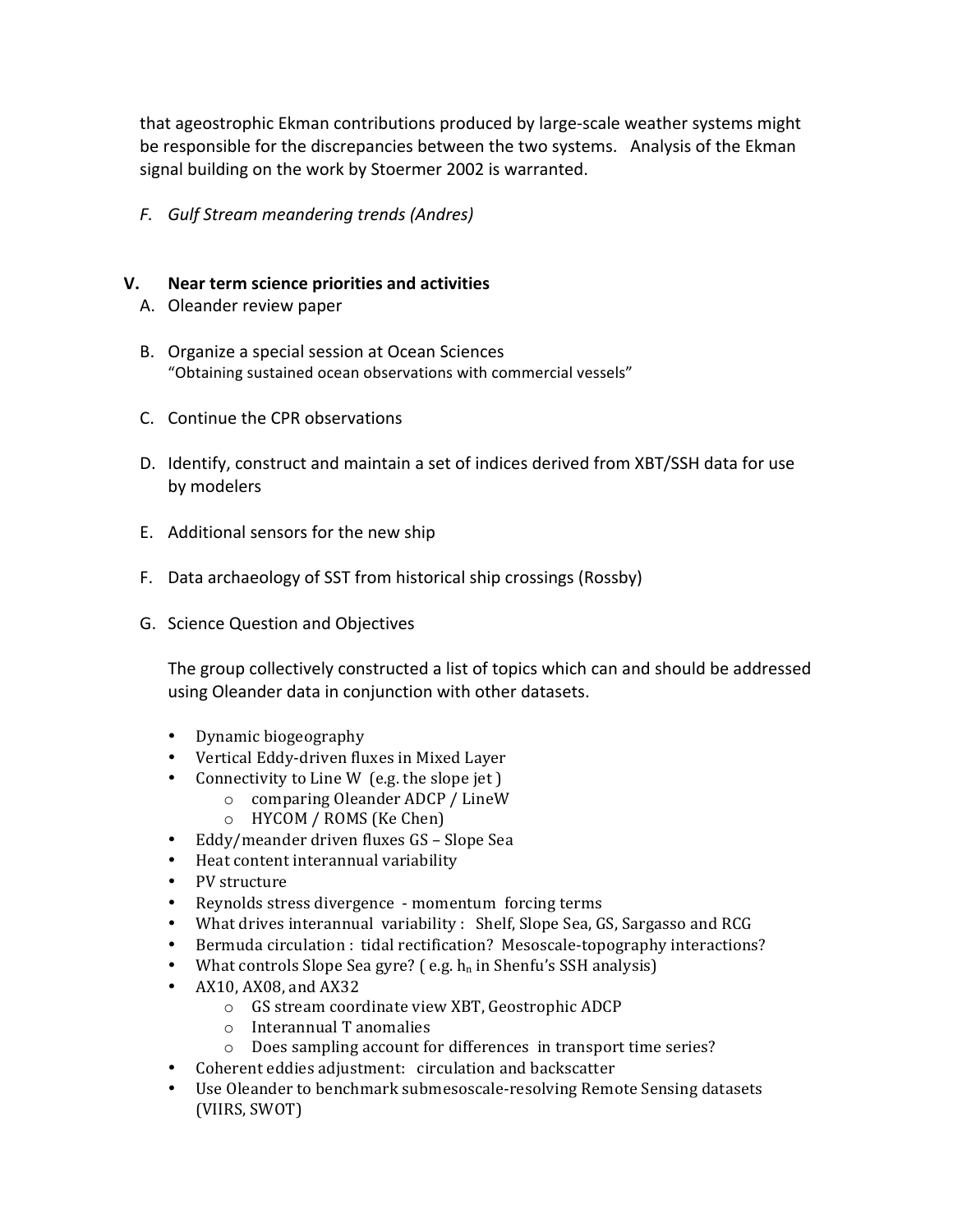#### **VI. Close of meeting**

At the end of the meeting Tom gave a brief overview of how the expanded Oleander line (38 kHz ADCP) plus XBTs will put us in a good position to monitor the MOC on seasonal to longer time scales. Having several MOC monitoring lines: the southern ones (SAMOC), the RAPID line, the Oleander line, a line at 47°N, the OSNAP line, the Nuka Arctica line and the Norröna line all contribute to the question of meridional coherence or lack thereof. These lines also resolve current patterns along their routes so they can be quite informative beyond just the MOC metric.

#### **Bibliography**

- Andres, M., 2016. On the recent destabilization of the Gulf Stream path downstream of Cape Hatteras, Geophys. Res. Lett., 43, doi:10.1002/2016GL069966.
- Ezer, Tal. "Detecting changes in the transport of the Gulf Stream and the Atlantic overturning circulation from coastal sea level data: The extreme decline in 2009– 2010 and estimated variations for 1935–2012." *Global and Planetary Change* 129  $(2015): 23-36.$
- Flagg, C.N., G. Schwartze, E. Gottlieb, and T. Rossby. Operating an acoustic doppler current profiler aboard a container vessel, 1998. *Journal of Atmospheric and Oceanic Technology*, 15:257–271. (doi:10.1175/1520- 0426(1998)015<0257:OAADCP>2.0.CO;2)
- Flagg, Charles N., Maureen Dunn, Dong-Ping Wang, H. Thomas Rossby, and Robert L. Benway, 2006. A study of the currents of the outer shelf and upper slope from a decade of shipboard ADCP observations in the Middle Atlantic Bight. *Journal of Geophysical Research: Oceans*, 111(C6),. (doi:10.1029/2005JC003116)
- Forsyth, J. S. T., M. Andres, and G. G. Gawarkiewicz (2015), Recent accelerated warming of the continental shelf off New Jersey: Observations from the CMV Oleander expendable bathythermograph line, *J. Geophys. Res. Oceans*, 120, 2370– 2384, doi:10.1002/2014JC010516.
- Lillibridge, John L., and Arthur J. Mariano, 2013. A statistical analysis of Gulf Stream variability from 18+ years of altimetry data. *Deep Sea Research Part II: Topical* Studies in Oceanography 85 : 127-146.
- Luce, David L. and Tom Rossby, 2008. On the size and distribution of rings and coherent vortices in the Sargasso Sea. *Journal of Geophysical Research: Oceans*, 113(C5),. (doi:10.1029/2007JC004171)
- Rossby, T. and H.-M. Zhang, 2008. The near-surface velocity and potential vorticity structure of the Gulf Stream.*Journal of Marine Research*, 59(6):949-975,. (doi:10.1357/00222400160497724)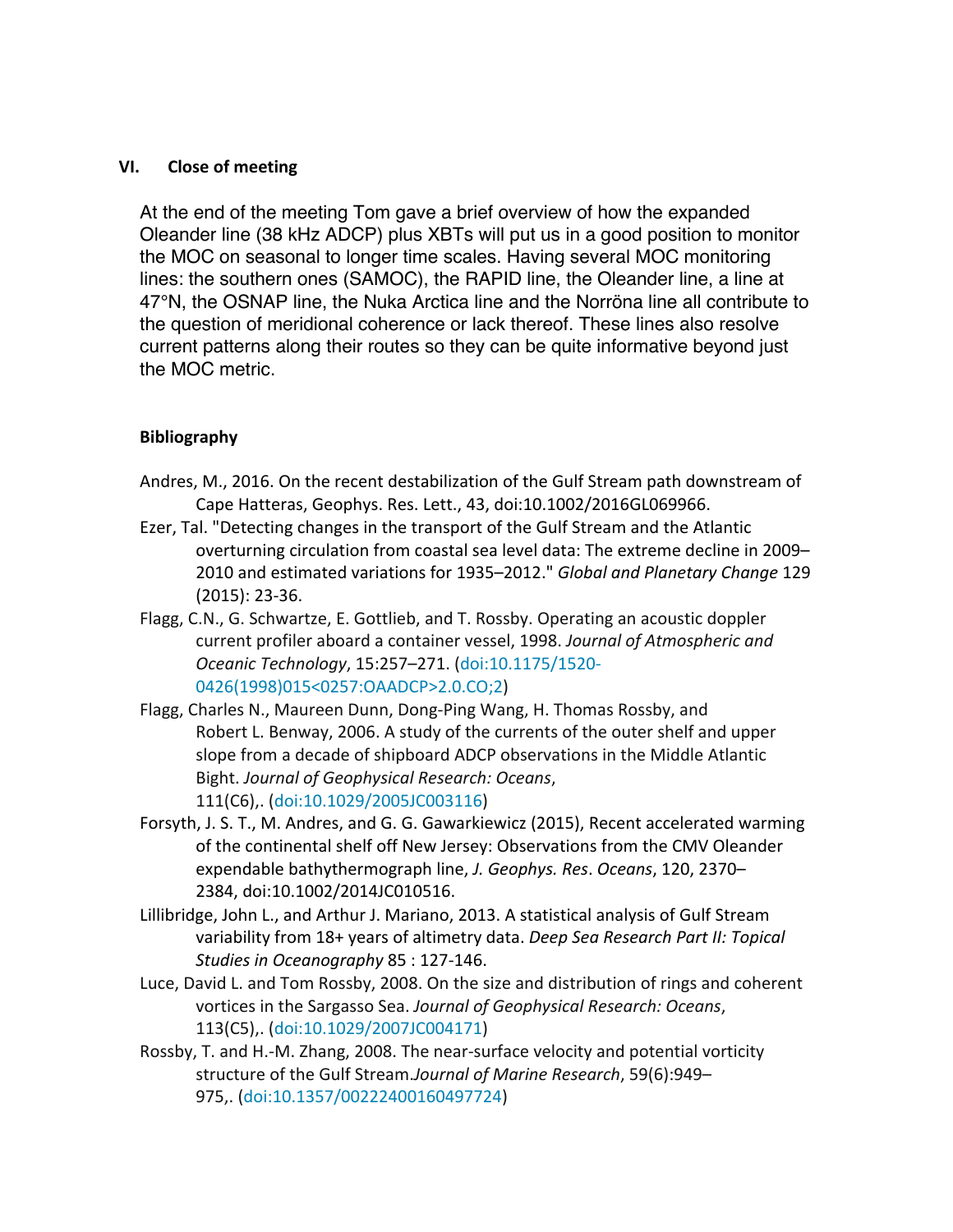- Rossby, T., C.N. Flagg, and K. Donohue, 2005. Interannual variations in upper-ocean transport by the Gulf Stream and adjacent waters between New Jersey and Bermuda. *Journal of Marine Research*, 63(1):203– 226,. (doi:10.1357/0022240053693851)
- Rossby, T., C. Flagg, and K. Donohue, 2010. On the variability of Gulf Stream transport from seasonal to decadal timescales. *Journal of Marine Research*, 68(3-4):503– 522,. (doi:10.1357/002224010794657128)
- Rossby, T. Sustained ocean observations from merchant marine vessels, 2001. Marine *Technology Society Journal*, 35(3):38–42,. (doi:10.4031/002533201788057873)
- Rossby, T., C. N. Flagg, K. Donohue, A. Sanchez-Franks, and J. Lillibridge, 2014. On the long-term stability of Gulf Stream transport based on 20 years of direct measurements, *Geophys. Res. Lett.*, 41, doi:10.1002/2013GL058636.
- Sanchez-Franks, Alejandra, C. N. Flagg, and Thomas Rossby. "A comparison of transport and position between the Gulf Stream east of Cape Hatteras and the Florida Current." Journal of Marine Research 72.4 (2014): 291-306. http://dx.doi.org/10.1357/002224014815460641
- Sato, Olga T and T Rossby, 1995. Seasonal and low frequency variations in dynamic height anomaly and transport of the Gulf Stream. *Deep Sea Research Part I: Oceanographic Research Papers*, 42(1):149–164.
- Sato, Olga T. and T. Rossby, 2000. Seasonal and low-frequency variability of the meridional heat flux at 36 °N in the North Atlantic. *Journal of Physical Oceanography*, 30(3):606–621, 2000. (doi:10.1175/1520- 0485(2000)030<0606:SALFVO>2.0.CO;2)
- Scharffenberg, Martin G., and Detlef Stammer. "Seasonal variations of the large-scale geostrophic flow field and eddy kinetic energy inferred from the TOPEX/Poseidon and Jason-1 tandem mission data." Journal of Geophysical Research: Oceans 115.C2 (2010).
- Schloesser, Fabian, et al., 2016. "Evaluation of thermosalinograph and VIIRS data for the characterization of near-surface temperature fields." Journal of Atmospheric and Oceanic Technology 2016 . *doi: http://dx.doi.org/10.1175/JTECH-D-15-0180.1*
- Schollaert, S.E., T. Rossby and J.A. Yoder, 2004. Gulf Stream cross-frontal exchange: possible mechanisms to explain interannual variations in phytoplankton chlorophyll in the Slope Sea during the SeaWiFs Years. *Deep Sea Research-II*, 51(1-3),173-188
- Smith, Shawn R., et al., 2016 "Applying Automated Underway Ship Observations to Numerical Model Evaluation." Journal of Atmospheric and Oceanic Technology 33.3 : 409-428.
- Wang, Dong-Ping, Charles N. Flagg, Kathleen Donohue, and H. Thomas Rossby, 2009. Wavenumber spectrum in the Gulf Stream from shipboard ADCP observations and comparison with altimetry measurements. *J of Phys Oceanog.*, 40(4):840–844. (doi:10.1175/2009JPO4330.1)
- Worst, Jessica S., Kathleen A. Donohue, and T. Rossby, 2014. "A comparison of vesselmounted acoustic Doppler current profiler and satellite altimeter estimates of sea surface height and transports between New Jersey and Bermuda along the